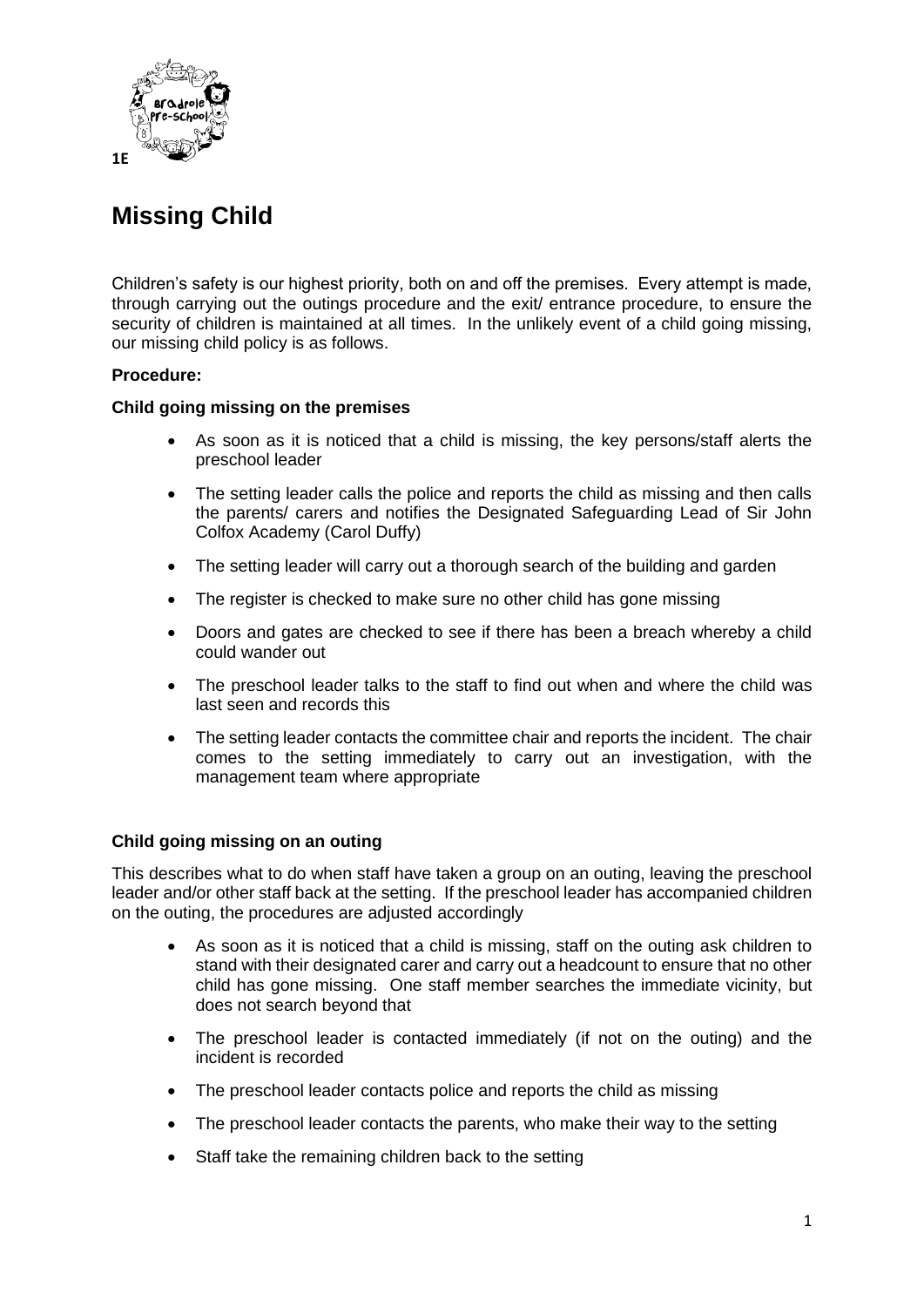

- In an indoor venue, the staff contact the venue's security who will handle the search and contact the police if the child is not found
- The preschool leader contacts the chair and reports the incident. The chair comes to the setting immediately to carry out an investigation
- The preschool leader or member of staff may be advised by the police to stay at the venue until they arrive

### **The investigation**

- Staff keep calm and do not let the other children become anxious or worried
- The preschool leader, together with a representative of the committee, speaks to the parent/ carer
- The chair carries out a full investigation taking written statements from all the staff in the room or who were on the outing
- The key person writes an incident report detailing:
	- The date and time of the report
	- Which staff/children were in the group/outing and the name of the staff member designated responsible for the missing child
	- When the child was last seen in the group/outing
	- What has taken place in the group or outing since the child went missing
	- The time it is estimated that the child went missing
- A conclusion is drawn as to how the breach of security happened
- If the incident warrants a police investigation, all staff cooperate fully. In this case, the police will handle aspects of the investigation, including interviewing staff. Children's social care may be involved if it seems likely that there is a child protection issue to address
- The incident is reported under the RIDDOR arrangements (see reporting of accidents and incidents policy); the local authority Health and Safety officer may want to investigate and will decide if there is a case for prosecution
- In the event of disciplinary action needing to be taken, Ofsted are informed
- The insurance provider is informed

#### **Managing a missing child incident**

• Missing child incidents are very worrying for all concerned. Part of managing the incident is to try to keep everyone as calm as possible